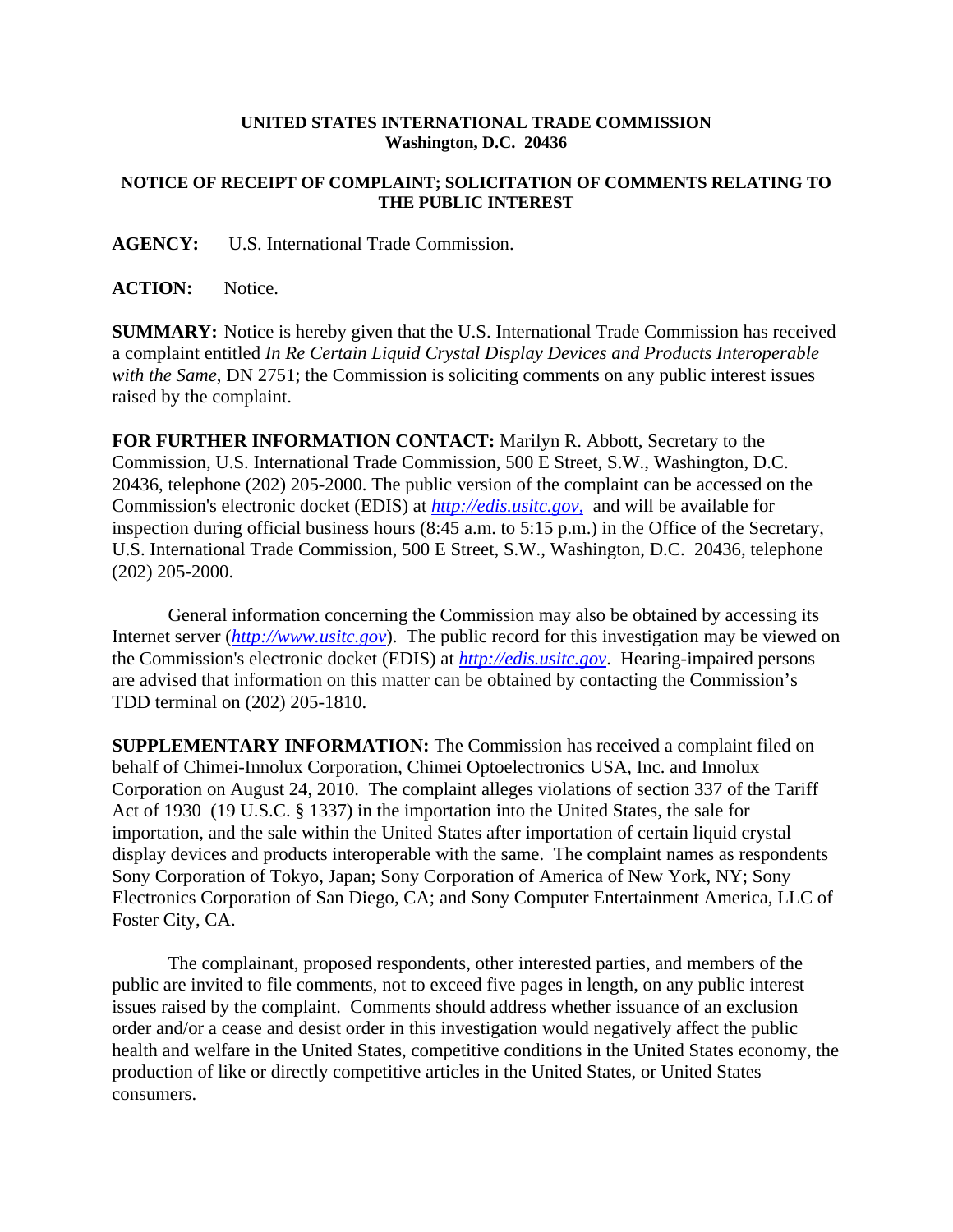In particular, the Commission is interested in comments that:

- (i) explain how the articles potentially subject to the orders are used in the United States;
- (ii) identify any public health, safety, or welfare concerns in the United States relating to the potential orders;
- (iii) indicate the extent to which like or directly competitive articles are produced in the United States or are otherwise available in the United States, with respect to the articles potentially subject to the orders; and
- (iv) indicate whether Complainant, Complainant's licensees, and/or third party suppliers have the capacity to replace the volume of articles potentially subject to an exclusion order and a cease and desist order within a commercially reasonable time.

Written submissions must be filed no later than by close of business, five business days after the date of publication of this notice in the *Federal Register*. There will be further opportunities for comment on the public interest after the issuance of any final initial determination in this investigation.

Persons filing written submissions must file the original document and 12 true copies thereof on or before the deadlines stated above with the Office of the Secretary. Submissions should refer to the docket number ("Docket No. 2751") in a prominent place on the cover page and/or the first page. The Commission's rules authorize filing submissions with the Secretary by facsimile or electronic means only to the extent permitted by section 201.8 of the rules (see Handbook for Electronic Filing Procedures, http://www.usitc.gov/secretary/ fed reg\_notices/rules/documents/handbook\_on\_electronic\_filing.pdf ). Persons with questions regarding electronic filing should contact the Secretary (202-205-2000).

Any person desiring to submit a document to the Commission in confidence must request confidential treatment. All such requests should be directed to the Secretary to the Commission and must include a full statement of the reasons why the Commission should grant such treatment. *See* 19 C.F.R. § 201.6. Documents for which confidential treatment by the Commission is properly sought will be treated accordingly. All nonconfidential written submissions will be available for public inspection at the Office of the Secretary.